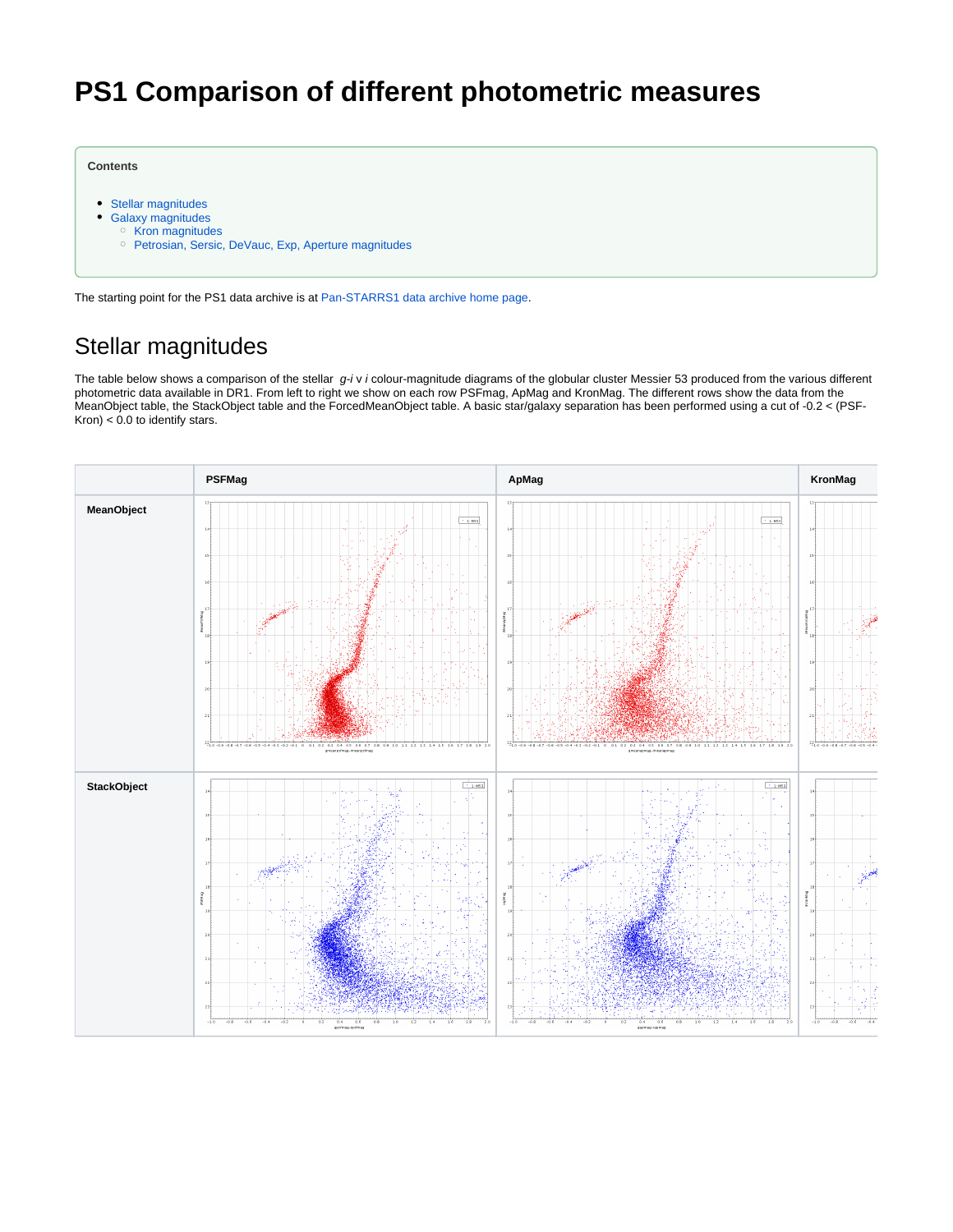

Note that the MeanObject data are only to the depth of a single exposure, whereas the StackObject and ForcedMeanObject data go to the full depth of the stack. The smallest errors are clearly to be found by using the MeanObject PSFmags. For the stack data, in general ForcedMeanObject PSFmags give slightly tighter results than StackObject (due to the effect of the variable PSF on the stacked exposures).

### <span id="page-1-0"></span>Galaxy magnitudes

### <span id="page-1-1"></span>Kron magnitudes

For galaxies we show the g-r v r colour-magnitude diagram for a one square degree area around the Coma cluster (Abell 1656). Again star/galaxy separation has been performed with a simple PSF-Kron cut. Stars are shown in blue, galaxies in red. There is not a great deal of difference between the MeanObject and StackObject data, apart from the StackObject being deeper of course. The forced data may have some issues at the faintest mags.

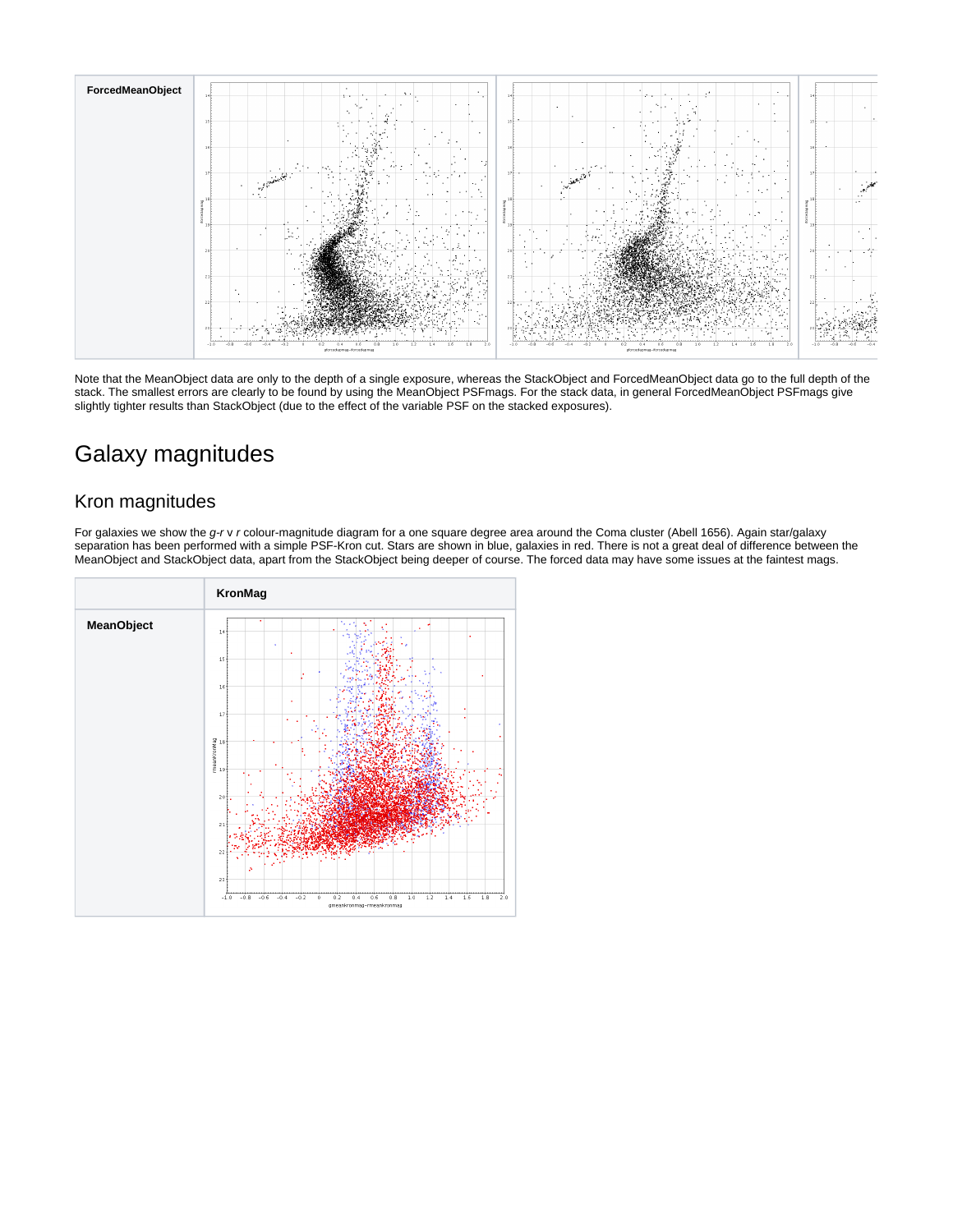

### <span id="page-2-0"></span>Petrosian, Sersic, DeVauc, Exp, Aperture magnitudes

We now show the results of the other methods available appropriate for galaxies (using Abell 1656 agaIn). With the exception of the aperture data, all these are available only for restricted datasets (outside the galactic plane and above a signal-to-noise threshold which roughly corresponds to  $k21$ . Again, stars are indicated in blue and galaxies in red. As we have just selected from the appropriate extended tables joined to ObjectThin, the star/galaxy separation is somewhat trickier here: we use magnitude v radius for Petrosian/Sersic/DeVauc/Exp, and the difference between R5 and R7 radii for apertures. Ideally one would also join to StackObjectThin, then PSF-Kron could be used again.

Note that in DR1 these extended source measures (Petrosian, Sersic, DeVauc, Exp) have not been subject to as much testing as the PSF and Kron magnitudes, and may not be as reliable. The Petrosians, in particular, are known to have issues,

**Petrosian Sersic DeVauc**